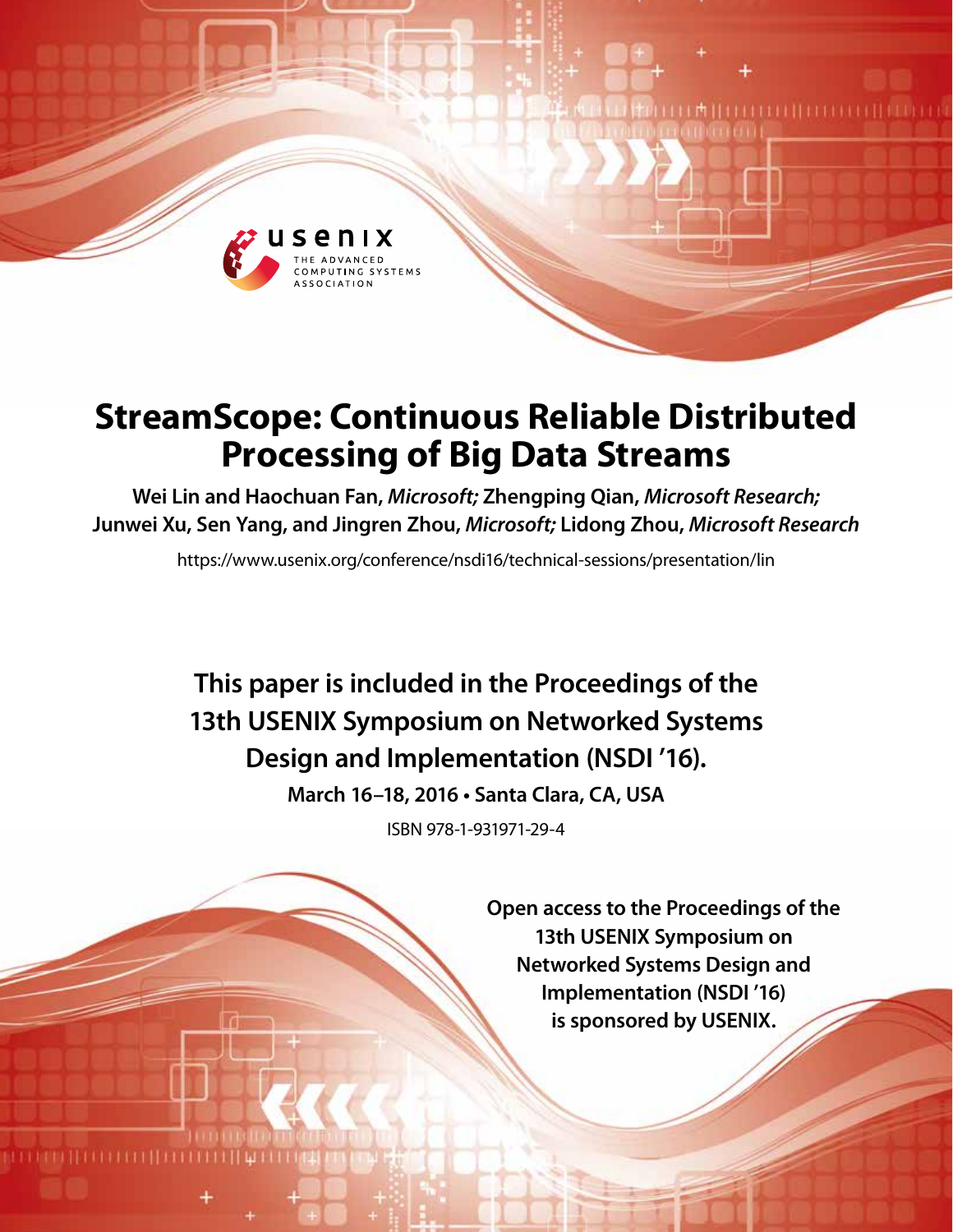# STREAMSCOPE: Continuous Reliable Distributed Processing of Big Data Streams

Wei Lin∗ *Microsoft* Haochuan Fan∗ *Microsoft* Zhengping Qian∗ *Microsoft Research* Junwei Xu *Microsoft*

Sen Yang *Microsoft*

Jingren Zhou∗ *Microsoft*

Lidong Zhou *Microsoft Research*

# Abstract

STREAMSCOPE (or STREAMS) is a reliable distributed stream computation engine that has been deployed in shared 20,000-server production clusters at Microsoft. STREAMS provides a continuous temporal stream model that allows users to express complex stream processing logic naturally and declaratively. STREAMS supports business-critical streaming applications that can process tens of billions (or tens of terabytes) of input events per day continuously with complex logic involving tens of temporal joins, aggregations, and sophisticated userdefined functions, while maintaining tens of terabytes inmemory computation states on thousands of machines.

STREAMS introduces two abstractions, rVertex and rStream, to manage the complexity in distributed stream computation systems. The abstractions allow efficient and flexible distributed execution and failure recovery, make it easy to reason about correctness even with failures, and facilitate the development, debugging, and deployment of complex multi-stage streaming applications.

# 1 Introduction

An emerging trend in big data processing is to extract timely insights from continuous big data streams with distributed computation running on a large cluster of machines. Examples of such data streams include those from sensors, mobile devices, and on-line social media such as Twitter and Facebook. Such stream computations process infinite sequences of input events and produce timely output events continuously. Events are often processed in multiple stages that are organized into a directed acyclic graph (DAG), where a vertex corresponds to the continuous and often stateful computation in a stage and an edge indicates an event stream flowing downstream from the producing vertex to the consuming vertex. In contrast to batch processing, also often modeled as a DAG [27], a defining characteristic of cloud-scale stream computation is its ability to process potentially *infinite* input events *continuously* with delays in seconds and minutes, rather than processing a static data set in hours and days. The continuous, transient, and latency-sensitive nature of stream computation makes it challenging to cope with failures and variations that are typical in a large-scale distributed system, and makes stream applications hard to develop, debug, and deploy.

This paper presents the design and implementation of STREAMSCOPE (or STREAMS), a cloud-scale reliable stream computation engine that has been deployed in shared production clusters, each containing over 20,000 commodity servers. STREAMS adopts a declarative language that supports a continuous stream computation model, extended with the ability to allow user-defined functions to customize stream computation at each step.

STREAMS has been designed for business-critical stream applications desiring a strong guarantee that each event is processed exactly once despite server failures and message losses. Failure recovery in cloud-scale stream computation is particularly challenging because of two types of dependencies: the dependency between upstream and downstream vertices, and the dependency introduced by vertex computation states. An upstream vertex failure affects downstream vertices directly, while the recovery of a downstream vertex would depend on the output events from the upstream vertices. Failure recovery of a vertex would require rebuilding the state before the vertex can continue processing new events. STREAMS therefore introduces two new abstractions, rVertex and rStream, to manage the complexity of cloudscale stream computation by addressing the two types of dependencies through decoupling. rVertex models continuous computation on each vertex, introduces the notion of *snapshots* along the time dimension, and allows the computation to restart from a snapshot. rStream abstracts out the data and communication aspects of distributed stream computation, provides the illusion of reli-

<sup>∗</sup>Now with Alibaba Group.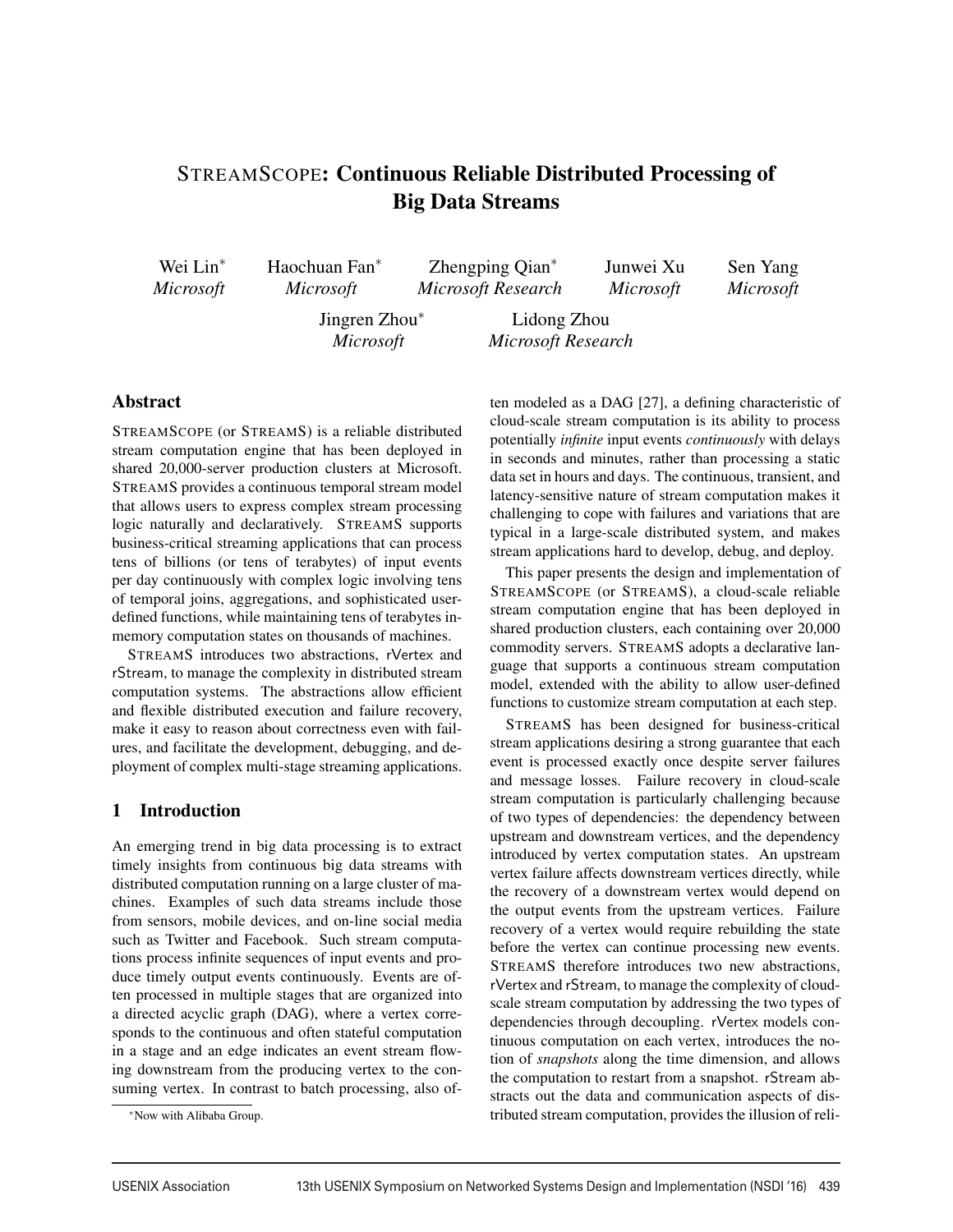able and asynchronous communication channels, and decouples upstream and downstream vertices. Combined, rVertex and rStream offer well-defined semantics to replay computation and to rewind streams, as needed during failure recovery, thereby making it easy to develop different failure recovery strategies while ensuring correctness. The power of this abstraction also comes from the separation of its properties from its actual implementation that achieves those properties. That, for example, allows a different implementation of rStream specifically for development and debugging.

Our evaluation shows that STREAMS can support complex production streaming applications deployed on thousands of machines, processing tens of billions of events per day with complex computation logic to deliver business-critical results continuously despite unexpected failures and planned maintenance, while at the same time demonstrating good scalability and capability of achieving 10-millisecond latencies on simple applications.

STREAMS's key contributions are as follows. First, STREAMS shows that a cloud-scale distributed faulttolerant stream engine can support a continuous stream computation model without having to converting a stream computation unnaturally to a series of mini-batch jobs [42]. Second, STREAMS introduces two new abstractions, rVertex and rStream, to simplify cloud-scale stream computation engines through separation of concerns, making it easy to understand and reason about correctness despite failures. The abstractions are also effective in addressing challenges on debugging and deployment of stream applications in STREAMS. Support for debugging and deployment is critical in practice from our experiences, but has not received sufficient attention. Finally, STREAMS is deployed in production and runs critical stream applications continuously on thousands of machines while coping well with failures and variations.

The rest of the paper is organized as follows. Section 2 describes STREAMS's continuous stream model and declarative language. Section 3 defines STREAMS's new abstractions: rVertex and rStream. Section 4 describes STREAMS's design and implementation in detail, followed by a discussion of several design choices in Section 5. Engineering experiences are the topic of Section 6. Section 7 presents the evaluation results of STREAMS in a production environment. We survey related work in Section 8 and conclude in Section 9.

#### 2 Programming Model

In this section, we provide a high-level overview of the programming model, highlighting the key concepts including the data model and query language.

Continuous event streams. In STREAMS, data is represented as event streams, each describing a potentially

```
AlertWithUserID =
   SELECT Alert.Name AS Name, Process.UserID AS UserID
   FROM Process INNER JOIN Alert
   ON Process.ProcessID == Alert.ProcessID;
CountAlerts =
   SELECT UserID, COUNT(*) AS AlertCount
   FROM AlertWithUserID
   GROUP BY UserID
   WITH HOPPING(5s, 5s);
```
Figure 1: A simplified STREAMS program.

infinite collection of events that changes over time. Each event stream has a well-defined *schema*. In addition, each event has a time interval  $[V_s, V_e)$ , describing the start and end time for which the event is valid.

Like other stream processing engines [9, 19], STREAMS supports *Current Time Increments* (CTI) events that assert the completeness of event delivery up to start time  $V_s$  of the CTI event; that is, there will be no events with a timestamp lower than  $V_s$  in the stream after this CTI event. Stream operators rely on CTI events to determine the current processing time in order to make progress and to retire obsolete state information.

Declarative query language. STREAMS provides a declarative language for users to program their applications without having to worry about distributed system details such as scalability or fault tolerance. Specifically, we extend the SCOPE [43] query language to support a full temporal relational algebra [15], extensible through user-defined functions, aggregators, and operators.

STREAMS supports a comprehensive set of relational operators including projection, filters, grouping, and joins, adapted for temporal semantics. For example, a temporal inner join applies to events with overlapping time intervals only. Windowing is another key concept in stream processing. A window specification defines time windows and consequently defines a subset of events in a window, to which aggregations can be applied. STREAMS supports several types of time-based windows, such as hopping, tumbling, and snapshot windows. For example, hopping windows are windows (of size S) that "jump" forward in time by a fixed size H: a new window of size S is created for every H units of time.

Example. Figure 1 shows an example program that performs continuous activity diagnosis on Process and Alert event streams. A STREAMS program consists of a sequence of declarative queries operating on event streams. Process events record information about every process and its associated user, while Alert events record information about every alert, including which process generated the alert. The program first joins the two streams to attach user information to alerts, and then calculates for each user the number of alerts every 5 seconds using a hopping window.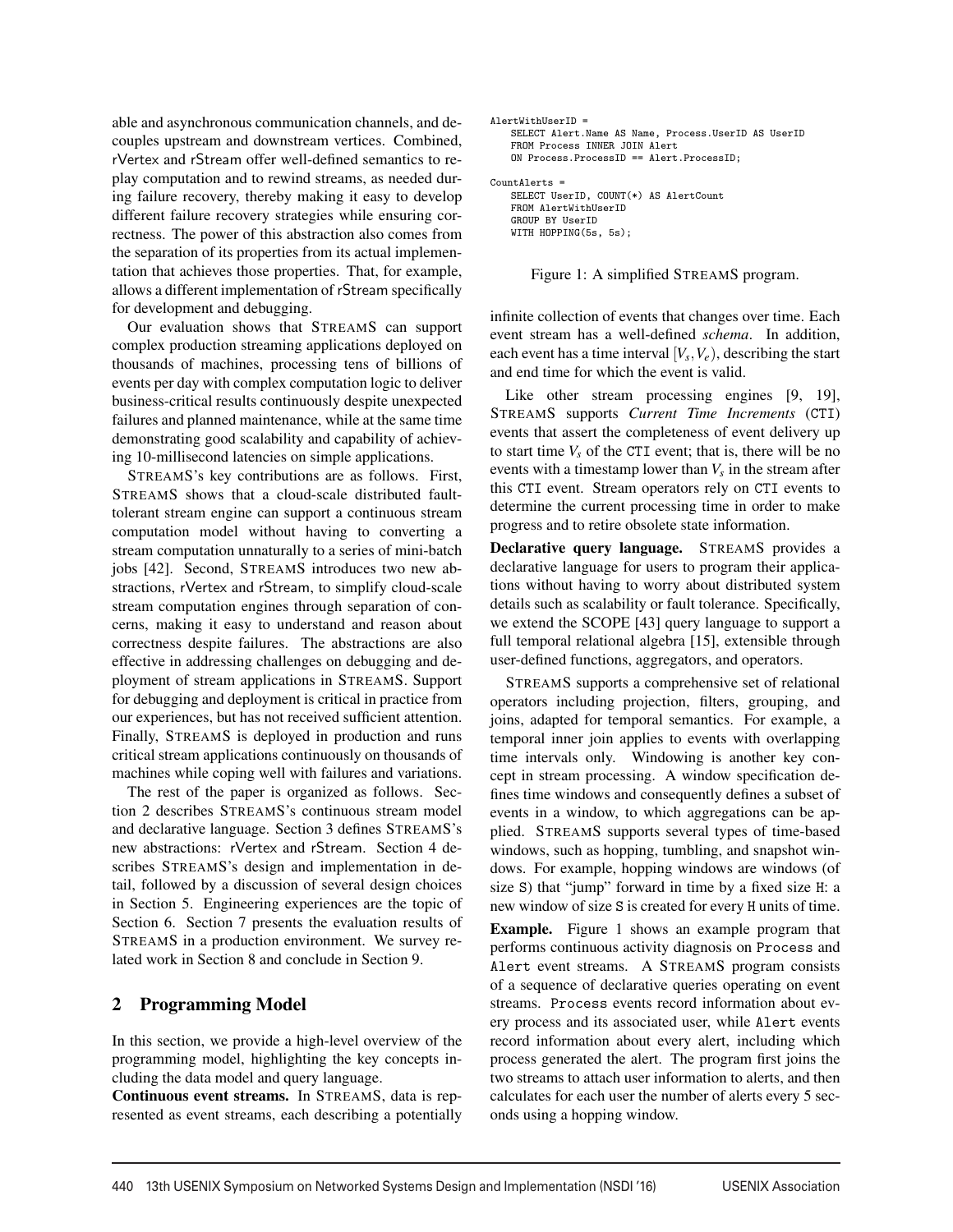

Figure 2: An execution DAG for the example in Figure 1.



Figure 3: Vertex execution from snapshot  $s_0$  to  $s_2$ .

# 3 STREAMS Abstractions

The execution of a STREAMS program can be modeled as a directed acyclic graph (DAG), where each *vertex* performs local computation on *input streams* from its in-edges and produces *output streams* as its out-edges. Each stream is modeled as an infinite sequence of events, each with a continuously incremented *sequence number*. Figure 2 shows an example DAG corresponding to Figure 1, where each stage of computation is partitioned into multiple vertices to execute in parallel. STREAMS determines the degree of parallelism for each stage (marked in parentheses) based on data rate and computation cost.

A vertex can maintain a local state. Its execution starts with its initial state and proceeds in steps. In each step, the vertex consumes the next events from its input streams, updates its state, and possibly produces events to its output streams. The execution of a vertex is tracked through a series of *snapshots*, where each snapshot is a triplet containing the current sequence numbers of its input streams, the current sequence numbers of its output streams, and its current state. Figure 3 illustrates the progression of a vertex execution from snapshot  $s<sub>0</sub>$ , to  $s_1$  (after processing  $a_1$ ), and then to  $s_2$  (after processing *b*1). STREAMS introduces two abstractions rStream and rVertex to implement streams and vertices, respectively.

# 3.1 The rStream Abstraction

Rather than having vertices communicate directly through the network, STREAMS introduces an rStream abstraction to decouple upstream and downstream vertices with properties to facilitate failure recovery.

Conceptually, rStream reliably maintains a sequence of events with continuous and monotonically increasing sequence numbers, supporting multiple writers and readers. A writer issues Write(seq,e) to add event e with sequence number seq. rStream supports multiple writers mainly to allow two instances of the same vertex, which is useful when handling failures and stragglers via duplicated execution, as described in Section 4.

A reader can issue Register(seq) to indicate its interest in receiving events starting from sequence number seq and start reading from the stream using ReadNext(), which returns the next batch of events with their sequence numbers and advances the reading position accordingly. In the implementation, events can be pushed to a registered reader rather than pulled. With rStream each reader can proceed asynchronously from the same stream without synchronizing with other readers or writers. A reader can also rewind a stream by re-registering with an earlier sequence number (e.g., for failure recovery). rStream also supports GarbageCollect(seq) to indicate that all events less than sequence number seq will not be requested any more and therefore can be discarded. rStream maintains the following properties.

Uniqueness. There is a unique value associated with each sequence number. After the first write for each sequence number seq succeeds, any subsequent write that associates seq will be discarded.

Validity. If a ReadNext() returns an event e with sequence number seq, there must have been a Write(seq,e) that has returned successfully.

Reliability. If write(seq,e) succeeds, then, for any ReadNext() reaching position seq, eventually the read returns (seq,e).

Uniqueness ensures consistency for each sequence number, Validity ensures correctness of the event value returned for each sequence number, while Reliability ensures that, all events written to the stream are always available to readers whenever requested. rStream could simply be implemented by a reliable pub/sub system backed by reliable and persistent store. But STREAMS adopts a more efficient implementation that avoids paying the latency cost of going to persistent and reliable store in the critical path, with the additional mechanism of reconstructing the requested events through recomputation [38, 42], as detailed in Section 4.

# 3.2 The rVertex Abstraction

The rVertex abstraction supports the following operations for a vertex. Load( $s$ ) starts an instance of the vertex at snapshot s. Execute() executes a step from the current snapshot. GetSnapshot() returns the current snap-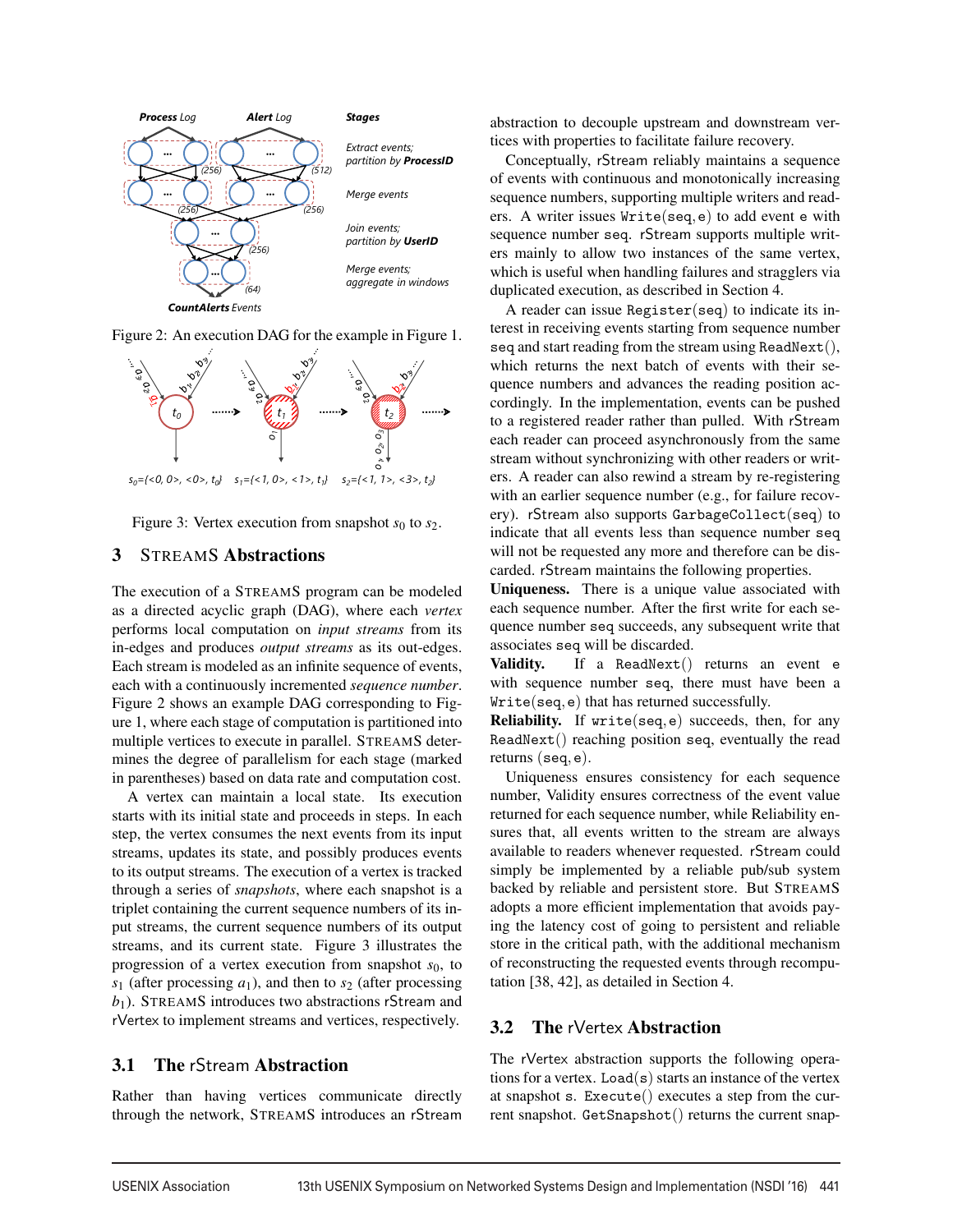shot. A vertex can then be started with  $Load(s_0)$ , where  $s<sub>0</sub>$  is the initial snapshot with an initial state and with all streams at starting positions. The vertex can then execute a series of Execute() operations, which read the input events, update the state, and produce output events. At any point, one can issue GetSnapshot() to retrieve and save the snapshot. When the vertex fails, it can be restarted with  $Load(s)$ , where s is a saved snapshot.

Determinism. For a vertex with its given input streams, running Execute() on the same snapshot will always cause the vertex to transition into the same new snapshot and produce the same output events.

Determinism ensures correctness when replaying an execution during failure recovery. It implies that (i) the order in which the execution takes the next event from multiple input streams is deterministic; we explain how this order determinism is enforced naturally in STREAMS without introducing unnecessary delay in Section 4, and (ii) the execution of the processing logic is deterministic. Determinism greatly simplifies the reasoning of correctness in STREAMS and makes streaming applications easier to develop and debug. In Section 5, we discuss how to mask non-determinism when needed.

# 3.3 Failure Recovery

The rStream abstraction decouples upstream and downstream vertices to allow individual vertices to recover from failures separately. When a vertex fails, we can simply restart its execution by calling  $Load(s)$  from a most recently saved snapshot s to continue executing. The rVertex abstraction ensures that execution after recovery is the same as the continuation of the original execution as if no failures occurred. The rStream abstraction ensures that the restarted vertex is able to (re-)read the input streams. Section 4 describes how rVertex and rStream are implemented and how different failure recovery strategies can achieve different tradeoffs.

#### 4 Architecture and Implementation

STREAMS is designed and implemented as a streaming extension of the SCOPE [43] batch-processing system. As a result, STREAMS heavily leverages the architecture, compiler, optimizer, and job manager in SCOPE, adapted or re-designed to support stream processing at scale. This approach expedites the development of STREAMS; the integration of batch and stream processing also offers significant benefits in practice, as elaborated in Section 6.

In STREAMS, a user programs a stream application declaratively as described in Section 2. The program is compiled into a streaming DAG for distributed execution as shown in Figure 4. To generate such a DAG, the STREAMS *compiler* performs the following steps: (1)



Figure 4: An overview of a STREAMS program.

the program is first converted into a *logical* plan (DAG) of STREAMS runtime operators, which include temporal joins, window aggregates, and user-defined functions; (2) the STREAMS *optimizer* then evaluates various plans, choosing the one with the lowest estimated cost based on available resource, data statistics such as the incoming rate, and an internal cost model; and (3) a *physical* plan (DAG) is finally created by mapping a logical vertex into an appropriate number of physical vertices for parallel execution and scaling, with code generated for each vertex to be deployed in a cluster and process input events continuously at runtime. We omit the details of these steps as they are similar to those for SCOPE [43].

The entire execution is orchestrated by a streaming *job manager* that is responsible for: (1) scheduling vertices to and establishing channels (edges) in the DAG among different machines; (2) monitoring progress and tracking snapshots; (3) providing fault tolerance by detecting failures/stragglers and initiating recovery actions. Unlike a batch-oriented job manager that schedules vertices at different times on demand, a streaming job manager schedules all vertices in a DAG at the beginning of job execution. To provide fault tolerance and to cope with runtime dynamics, rVertex and rStream are used to implement vertices and channels in a streaming DAG, working in coordination with the job manager.

# **4.1 Implementing rVertex**

The key to implementing rVertex is to ensure Determinism as defined in Section 3, which requires both *function determinism* and *input determinism*. In STREAMS, all operators and user-defined functions must be deterministic. We also assume that the input streams for a job are deterministic, both in terms of order and event values. The only remaining input-related non-determinism is the ordering of events across multiple input streams. Because STREAMS uses CTI events (Section 2) as markers, we insert a special MERGE operator at the beginning of a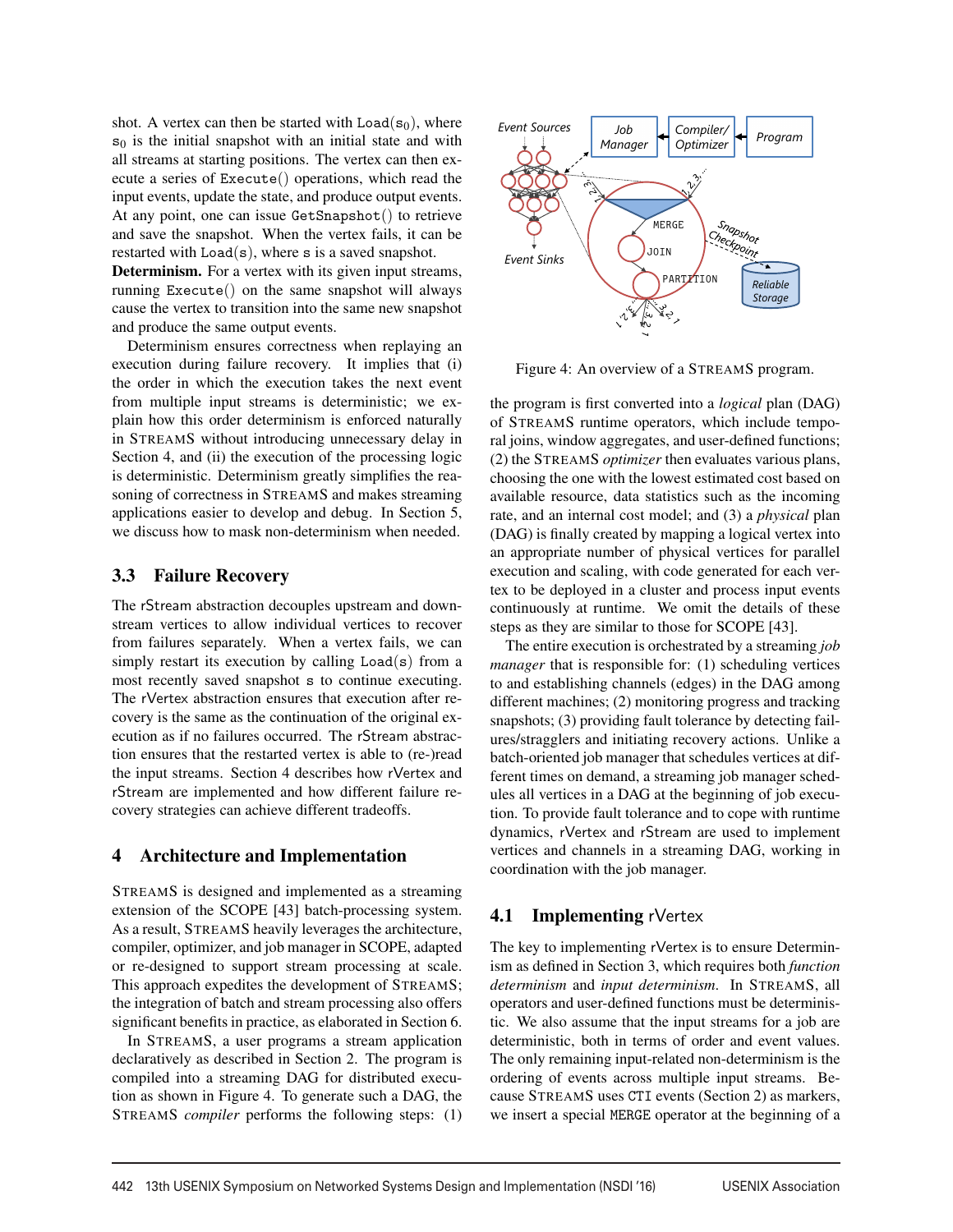vertex that takes multiple input streams, which produces a deterministic order of events for subsequent processing in the vertex. It does so by waiting for the corresponding CTI events across input streams to show up, ordering them deterministically, and emitting them in that deterministic order. Because the processing logic of vertices tends to wait for the CTI events in the same way, this solution does not introduce additional noticeable delay.

STREAMS labels events in each stream with consecutive monotonically increasing sequence numbers. A vertex uses sequence numbers to track the last consumed/produced events from all streams. At each step of the execution, a vertex consumes the next event(s) of the input streams, invokes Execute(), which might change its internal state, and generates new events into the output streams, thereby reaching a new snapshot. GetSnapshot() returns such a snapshot, which can be implemented by pausing the execution after a step or some copy-on-write data structures so that a consistent snapshot can be retrieved while running uninterrupted.  $Load(c)$  starts a vertex and loads c as the current snapshot before resuming execution. To be able to resume execution from a snapshot, a vertex can periodically create a *checkpoint* and store it reliably and persistently.

#### 4.2 Implementing rStream

The rStream abstraction provides reliable channels that allow receivers to read from any written position. One straightforward implementation is for producing vertices to write events persistently and reliably into the underlying Cosmos distributed file system. Those synchronous writes introduce significant latencies in the critical path of stream processing. STREAMS instead uses a hybrid scheme that moves those writes out of the critical path while providing the illusion of reliable channels: the events being written are first buffered in memory colocated with the producing vertex and can be transmitted directly to consuming vertices. The in-memory buffer is asynchronously flushed to Cosmos to survive server failures. Events that are only kept in memory might be lost on a failure, but can be recomputed when requested.

To be able to recompute lost events in case of failures, STREAMS tracks how each event is computed, similar to dependency tracking in TimeStream [38] or lineage in D-Streams [42]. In particular, during execution, the job manager tracks vertex snapshots (through  $Getsnapshot(), which it can use later to infer how to$ reproduce events in the output streams. A vertex decides for itself when to capture a snapshot, save it (e.g., checkpointing to a reliable persistent store), and report progress to the job manager. For example, in Figure 5, vertex *v*<sup>4</sup> sends two updates to the job manager. The first update reports a snapshot  $s_1 = \{ \langle 2, 7 \rangle, \langle 12 \rangle, t_1 \}$ , which



Figure 5: Snapshot tracking and recovery for rStream.

*v7*



Figure 6: The STREAMS implementation of rStream.

indicates that the vertex consumed up to event 2 in the first input stream and up to event 7 in the second, and produced output event 12, while at state  $t_1$ . The second update  $s_2 = \{ \langle 5, 10 \rangle, \langle 20 \rangle, t_2 \}$  reports that it has reached event 5 in the first input stream, event 10 in the second, while at state  $t_2$ . This tracking is completely transparent to users. Now if event 16 in the output stream needs to be recomputed, the job manager can simply scan the snapshots and find the highest output sequence number that is lower than 16, which is  $s_1$  in this case. It then starts a new instance of the vertex, loads snapshot  $s<sub>1</sub>$ , and continues executing until event 16 is produced. The execution of that new instance would require events 3-5 from the first input stream and events 8-10 in the second, which might trigger recomputation in upstream vertices if those events were no longer available. This process eventually terminates as the original input events are always assumed to be reliably persisted. Overall, such a design moves the flush to the reliable persistent store out of the critical path in normal execution, while at the same time reduces the number of events that need to be recomputed during failure recovery. While rStream is conceptually infinite, in a real implementation, garbage collection is necessary to remove obsolete events and related tracking information that are no longer needed for producing output events or for failure recovery, which we describe in Section 4.3.

Figure 6 illustrates rStream's implementation. In this example, there is one writer *W* (the upstream vertex) and three readers  $R_1$ ,  $R_2$ , and  $R_3$  (downstream vertices). The stream grows over time from left to right. The prefix of the stream (marked as GC) includes events that are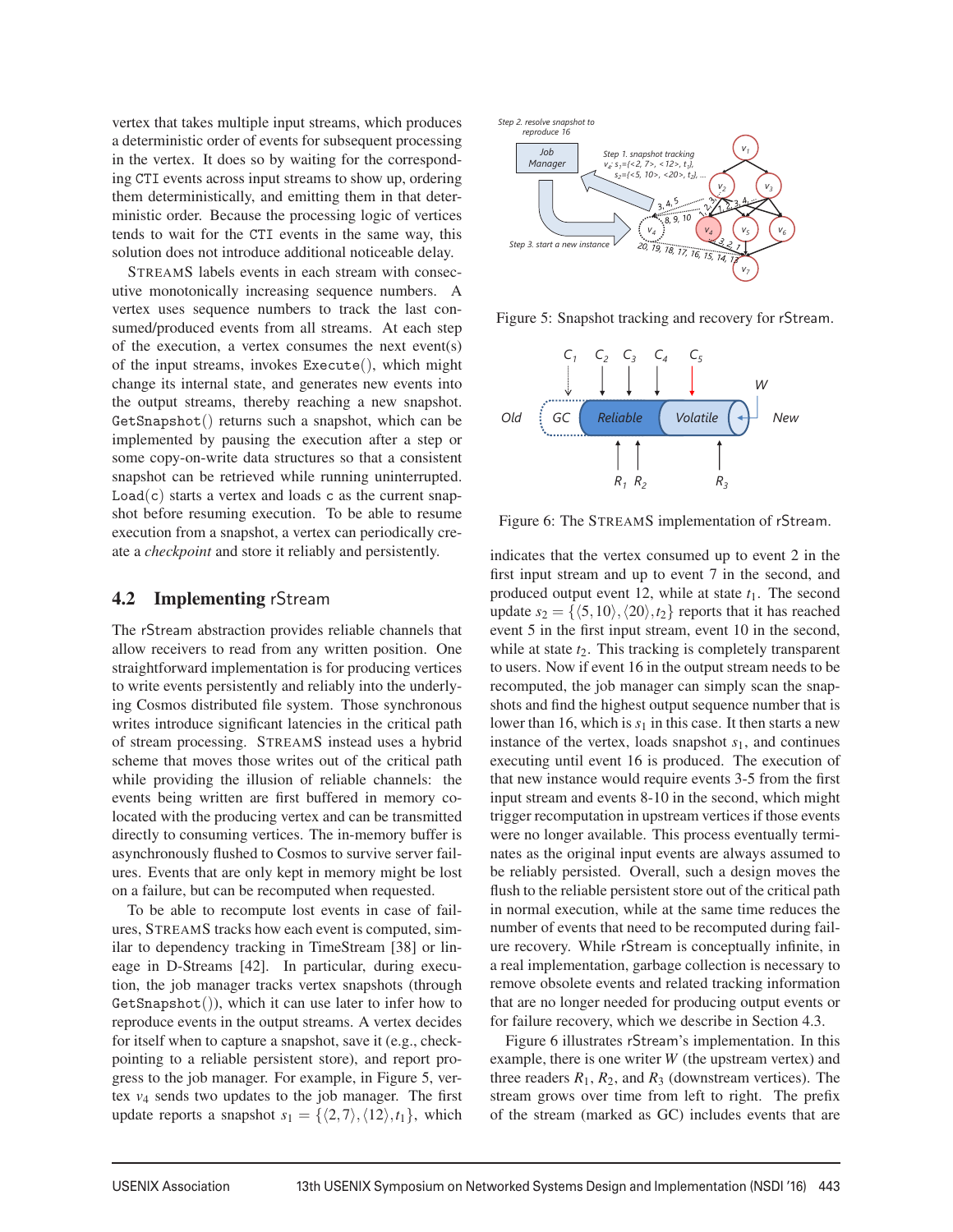

Figure 7: Garbage collection: a recursive view.

obsolete and can be garbage collected, followed by a sequence of events that have been reliably persisted. The tail of the stream (i.e., the most recent events) is *volatile* and could get lost when failures happen. Checkpoints can be created periodically (e.g.,  $C_1$ ,  $C_2$ ,  $C_3$ ,  $C_4$ , and  $C_5$ ) for snapshots of the upstream vertex. When the volatile portion of the stream is lost due to failure, it can be recomputed from snapshot *C*4. Events in the reliable portion can be served to  $R_1$  and  $R_2$  without recomputation. Replaying from a checkpoint in the reliable portion (e.g., *C*4) fully recovers the transient portion; as a result, no further cascading recomputation is needed for recovery.

#### 4.3 Garbage Collection

STREAMS persists checkpoints of snapshots, streams, and other tracking information reliably for failure recovery, and must determine when such information can be garbage collected. STREAMS maintains *low-water marks* for vertices and streams during the execution of a streaming application. For a stream, the low-water mark points to the lowest sequence number of the events that are needed; for a vertex, the low-water mark points to the lowest snapshot of the vertex that are needed.

For each vertex, snapshots are totally ordered by the vector of sequence numbers of its input and output streams. Because snapshots capture the linear progress of deterministic vertex execution, all sequence numbers only move forward. For example, consider a vertex with two input streams and one output stream, a snapshot *s* with a vector of sequence numbers at  $(\langle 7, 12 \rangle, \langle 5 \rangle)$  will be lower than a snapshot at  $(\langle 7, 20 \rangle, \langle 8 \rangle)$ . There cannot be another snapshot at  $(\langle 6, 16 \rangle, \langle 4 \rangle)$ .

Consider a vertex  $v$  with  $I$  as its set of input streams and *O* as its set of output streams. Vertex *v* maintains a low-water mark sequence number  $lm<sub>o</sub>$  for each output stream  $o \in O$ , initialized to 0. Vertex *v* implements  $GC(o,m)$  to perform garbage collection, indicating that any sequence number lower than *m* will no longer be requested by the downstream vertex consuming output stream *o*. For simplicity, we assume that each stream is consumed by a single downstream vertex, but it is straightforward to support the general case, where a stream is shared among multiple downstream vertices.

1. If  $m \leq lm_o$ , return; // no further GC needed.

2. Set  $lm<sub>o</sub>$  to *m*. Let *s* be the highest checkpointed snapshot *s* satisfying the condition that the sequence number for output stream  $\sigma$  in  $s$  is no higher than  $lm<sub>o</sub>$  for every *o* ∈ *O*. Discard any snapshot lower than *s*.

3. For each input stream  $i \in I$ , let  $v_i$  be the upstream vertex producing input stream  $i$  and let  $s_i$  be the sequence number corresponding to input stream *i* in *s*, call  $v_i$ .GarbageCollect  $(s_i)$  to discard events lower than  $s_i$ in input stream *i*. Recursively call  $v_i$ .  $GC(i, s_i)$ .

Intuitively,  $GC(o,m)$  figures out which information is no longer needed if the downstream vertex (connected to the output stream *o*) will not request any events with a sequence number lower than *m*. It is called when the final output events are persisted or consumed, or when any output events in a stream is persisted reliably. Figure 7 shows an example of low-water marks. Although the algorithm is specified recursively, it can be implemented efficiently through a reverse topological order traversal.

#### 4.4 Failure Recovery Strategies

STREAMS must recover from failures to keep streaming applications running. The rVertex and rStream abstractions decouple downstream vertices in a DAG from their upstream counterparts, making it easier to reason about and deal with runtime failures. In addition, they abstract away underlying implementation details, and allow them to share a common mechanism for fault tolerance.

Different failure recovery strategies can be developed; the choice can be decided by a combination of factors: normal-case cost (in terms of resources required), normal-case overhead (in terms of latency), recovery cost (in terms of resources required for recovery), and recovery time. We highlight three strategies that represent different tradeoffs that are appropriate in different scenarios. With rStream and rVertex, each vertex can recover from failures independently. As a result, those strategies can be applied at the vertex granularity and even different vertices in the same job could potentially use different strategies due to their different characteristics.

Checkpoint-based recovery. In this strategy, a vertex checkpoints its snapshot periodically into a reliable persistent store. When the vertex fails, it will load the most recent checkpoint and resume execution. A straightforward implementation of checkpointing introduces overhead in normal execution that is not ideal for vertices that maintain a large internal state. Advanced checkpointing techniques [33, 34] often require specific data structures, which introduces complexity and overhead.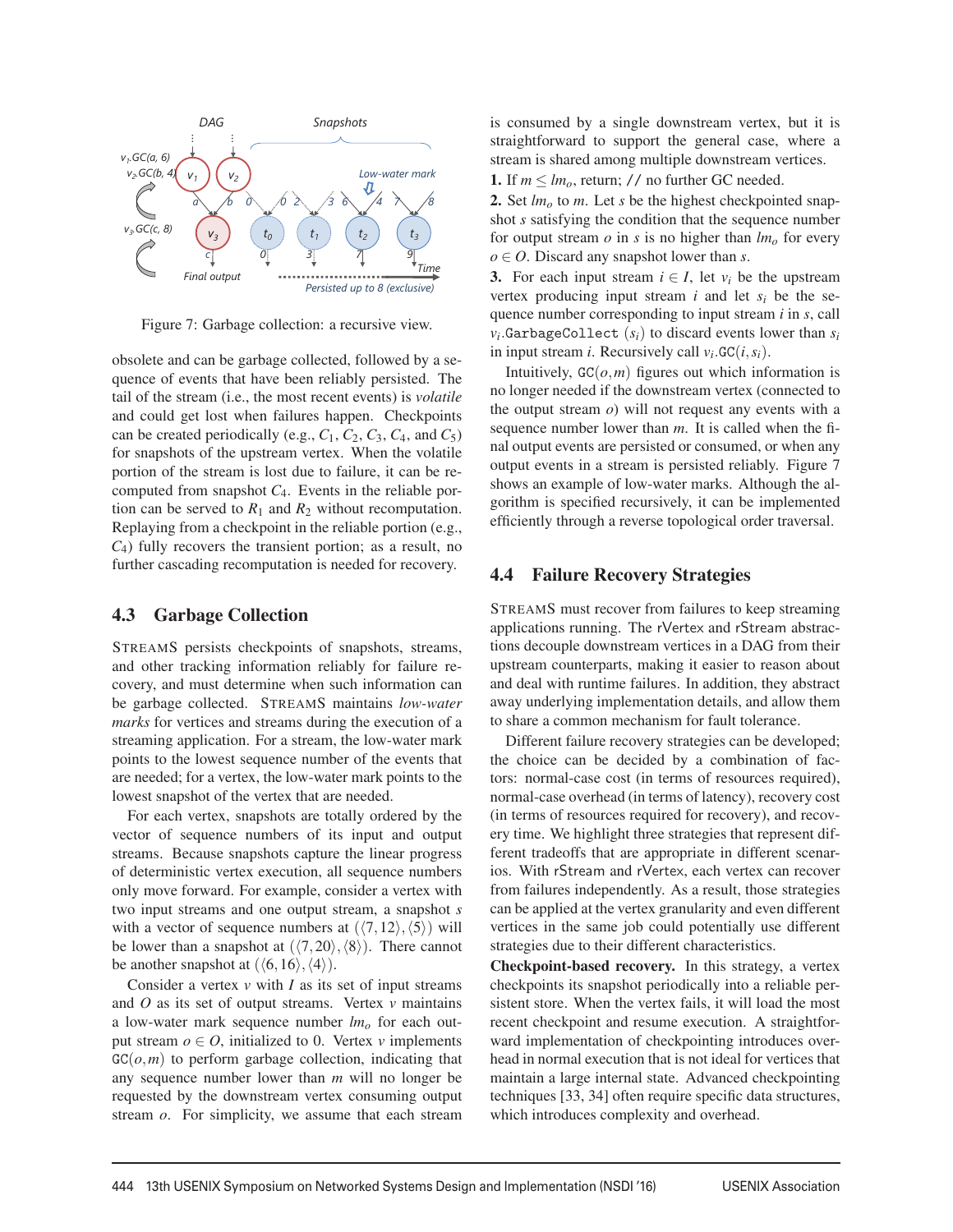Replay-based recovery. Quite often stream computation is either stateless or has a *short-term memory* due to its use of window operators; that is, its current internal state depends only on the events in the most recent window of a certain duration (say the last 5 minutes). In those cases, a vertex can get away with not explicitly checkpointing state, and instead reloading that window of events to rebuild state from an initial one. While this is a special case, it is common enough to be useful. Leveraging this property, STREAMS can simply track the sequence numbers of the input/output streams without having to store the local states of a vertex. This strategy might need to reload a possibly large window of input events during recovery, but it avoids the upfront cost of checkpointing in the normal case.

This strategy has a subtle implication on garbage collection. Instead of loading a state in a snapshot, a vertex must recover it from earlier events in the input streams. Those events must be retained along with the snapshot.

Replication-based recovery. Yet another strategy is to have multiple instances of the same vertex run at the same time: they can be connected to the same input streams and output streams. Our rStream implementation allows multiple readers and writers, deduplicating automatically based on sequence numbers. The Determinism property of rVertex also makes replication a viable approach because those instances will behave consistently. With replication, a vertex can have instances take checkpoints in turn without affecting latency observed by readers because other instances are running at a normal pace. When one instance fails, it can also get the current snapshot from another instance directly to speed up recovery. All those benefits come at the cost of having multiple instances running at the same time.

# 5 Discussion

STREAMS makes different choices from existing distributed stream processing engines on stream model, non-determinism, and out-of-order event processing.

Mini-batch stream processing with RDD. Instead of supporting a continuous stream model, D-Streams [42] models a stream computation as a series of mini-batch computations in small time intervals and leverages immutable RDDs [41] for failure recovery. Modeling a stream computation as a series of mini-batches could be cumbersome because many stream operators, such as windowing, joins, and aggregations, maintain states to process event streams efficiently. Breaking such operations into separate mini-batch computation requires rebuilding computation state from the previous batches before processing new events in the current batch. A good example is the inner join in Figure 1. The join operator needs to track all the events that might generate matching results for the current or future batches in efficient data structures and can only retire them on CTI events. Regardless of how mini-batches are generated, such a join state is potentially big for complex join types and needs to be rebuilt in each batch or passed on between consecutive mini-batches. Furthermore, D-Streams unnecessarily couples low latency and fault tolerance: a minibatch defines the granularity at which vertex computation is triggered and therefore dictates latency, while an immutable RDD, mainly for failure recovery, is created for each mini-batch. The low-latency requirements demand small batch sizes even though there is no need to enable failure recovery at that granularity.

Non-determinism. Determinism is required in rVertex for correctness and also makes debugging easier. Non-determinism could introduce inconsistency when a vertex re-executes during failure recovery. Nondeterminism might cause re-execution to deviate from the initial execution and lead to a situation where downstream vertices use two inconsistent versions of the output event streams from this vertex. STREAMS can be extended to support non-determinism, but at a cost.

One way to avoid inconsistency due to nondeterminism is to make sure that any output events produced by a vertex do not need to be recomputed. This can be achieved, for example, by checkpointing the snapshot to a reliable and persistent store before making the output events visible to downstream vertices. This is in essence the choice that MillWheel [7] makes in its design. This proposal introduces significant overhead because the expensive checkpointing is on the critical path. An alternative approach is to log non-deterministic decisions during execution for faithful replay [10, 22, 23, 32, 35]. Logging non-deterministic decisions is often less costly than checkpointing snapshots, but this approach requires that all sources of non-determinism be identified, appropriately logged, and replayed. STREAMS does not support such mechanisms in the current implementation.

Out-of-order event ordering. Events could arrive in an order that does not correspond to their application timestamps, for example, when the events come from multiple sources. To allow out-of-order event processing, systems such as Storm [3] and MillWheel [7] assign a unique but unordered ID to each event. A downstream vertex sends ACKs with those IDs to an upstream vertex to track progress and handle failures. STREAMS decouples the logical order of events from their physical delivery and consumption. It borrows the idea of CTI events as discussed in Section 2 from stream databases to achieve out-of-order event processing at the language and operator level. At the system level, STREAMS assigns unique and ordered sequence numbers to events, making it easy to track progress and handle failures, while avoiding explicit ACKs that could incur performance overhead.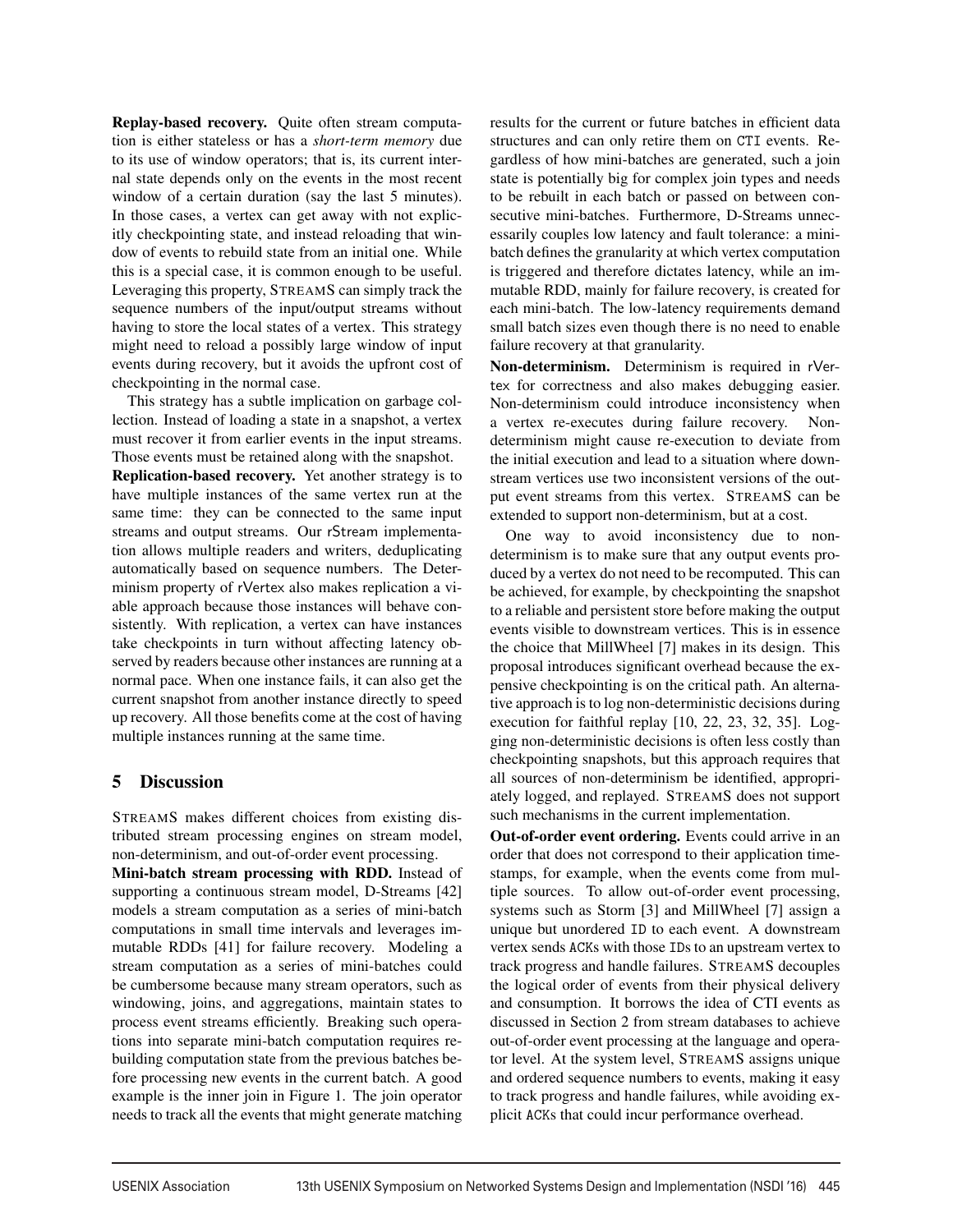#### 6 Production Experiences

STREAMS has been deployed in production. This section highlights our experiences with developing STREAMS and with supporting the life cycle of streaming applications, from development, debugging, to deployment.

From batch to streaming. STREAMS has been developed as an extension to an existing large-scale batch processing system and benefited greatly from reusing the existing components, such as the compiler, optimizer, and DAG/job manager, with adaptation and changes to support streaming. For example, the compiler is extended to handle streaming operators and the optimizer has a revised cost function to evaluate streaming plans.

Quite a few streaming applications were migrated from recurring batch jobs to achieve better efficiency and low latency. STREAMS provides supports for such migration in the compiler and allows the use of a batch version to validate the results of a streaming counterpart.

Scaling and robustness to fluctuation. STREAMS creates a physical plan to handle scaling based on estimated peak input rates and operator costs, ensuring that a sufficient number of vertices in each stage execute in parallel to handle the peak load. We find STREAMS's design robust to fluctuations caused by load spikes or server failures thanks to the decoupling between vertices using rStream. When one vertex falls behind temporarily, the input events to the vertex are queued in essentially an infinite buffer in the underlying distributed storage system. The queuing also allows effective event batching to allow the vertex to catch up quickly. When the peak load increases over time, STREAMS provides the support to move to a new configuration with increased degrees of paralleliem, without any interruption. This is done by initiating new vertices with derived states from checkpoints in the current job, and retires the corresponding vertices when the new ones catch up. The flexibility of rStream makes it easy to support such transitions. We decided not to support dynamic reconfiguration [38] as the additional complexity was not justified.

Distributed streaming made easy. In STREAMS, the declarative programming language and the stream data model makes it easy to program a streaming application without worrying about the distributed system details. STREAMS extends the simplicity to development and debugging via a different instantiation of rStream and a different scheduling policy in the job manager. Specifically, STREAMS introduces an *off-line* mode, where finite datasets, usually persistently stored, can be read to simulate on-line event streams, through a special instantiation of rStream. The job manager also uses a special *off-line* mode that favors ease of debugging over latency by executing one vertex at a time, instead of running all vertices concurrently, thereby significantly reducing

the required resources. The off-line mode is completely *transparent* to the user code, which behaves the same way as in the on-line version except for latency.

Traveling back in time. A streaming application typically progresses forward in time, but we have encountered cases where traveling back in time is needed. For example, a user might request to re-examine a segment of execution in the past in response to an audit request. As a result of the investigation, the user needs to apply adjustments to the past results because the learning algorithm used is imperfect and needs correction in this particular case. To improve the algorithm, the user further conducts experiments with new algorithms and compares them with the current one. To handle such requirements, we maintain all past checkpoints and input channels in a global *repository* that implements a retention policy. Our rVertex and rStream abstractions support time travel to the past as is the case for failure recovery.

Continuous operation during system maintenance. Cluster-wide maintenance and updates, e.g., to apply patches, occur regularly in data centers. For batch jobs, the maintenance can be done systematically by not assigning new tasks to the ones to be patched and waiting for the existing tasks to finish on those machines. This is unfortunately not sufficient for streaming applications as they run continuously. Instead, STREAMS leverages duplicate execution (as used to handle stragglers) to minimize the effect: after receiving a notification that certain machines are scheduled for maintenance, the job manager replicates the execution of each affected vertex and schedules another instance in a different safe machine. Once the new instance catches up in terms of events processing, the job manager can safely kill the affected vertex and allow maintenance to proceed.

Straggler handling. Stragglers are vertices that make progress at a slower rate than other vertices in the same stage. Preventing and mitigating stragglers is particularly important for streaming applications where stragglers can have more severe and long-lasting performance impact. First, STREAMS continuously monitors machine health and only considers healthy machines for running streaming vertices. This significantly reduces the likelihood of introducing stragglers at runtime. Second, for each vertex, STREAMS tracks its resulting CTI events, normalized by the number of its input events, to estimate roughly its progress. If one vertex has a processing speed that is significantly slower than the others in the same stage that execute the same query logic, a duplicate copy is started from the most recent checkpoint. They execute in parallel until either one catches up with the others, at which point the slower one is killed.

A streaming application might encounter anomalies during its execution; for example, when hitting unexpected input events. We have encountered cases where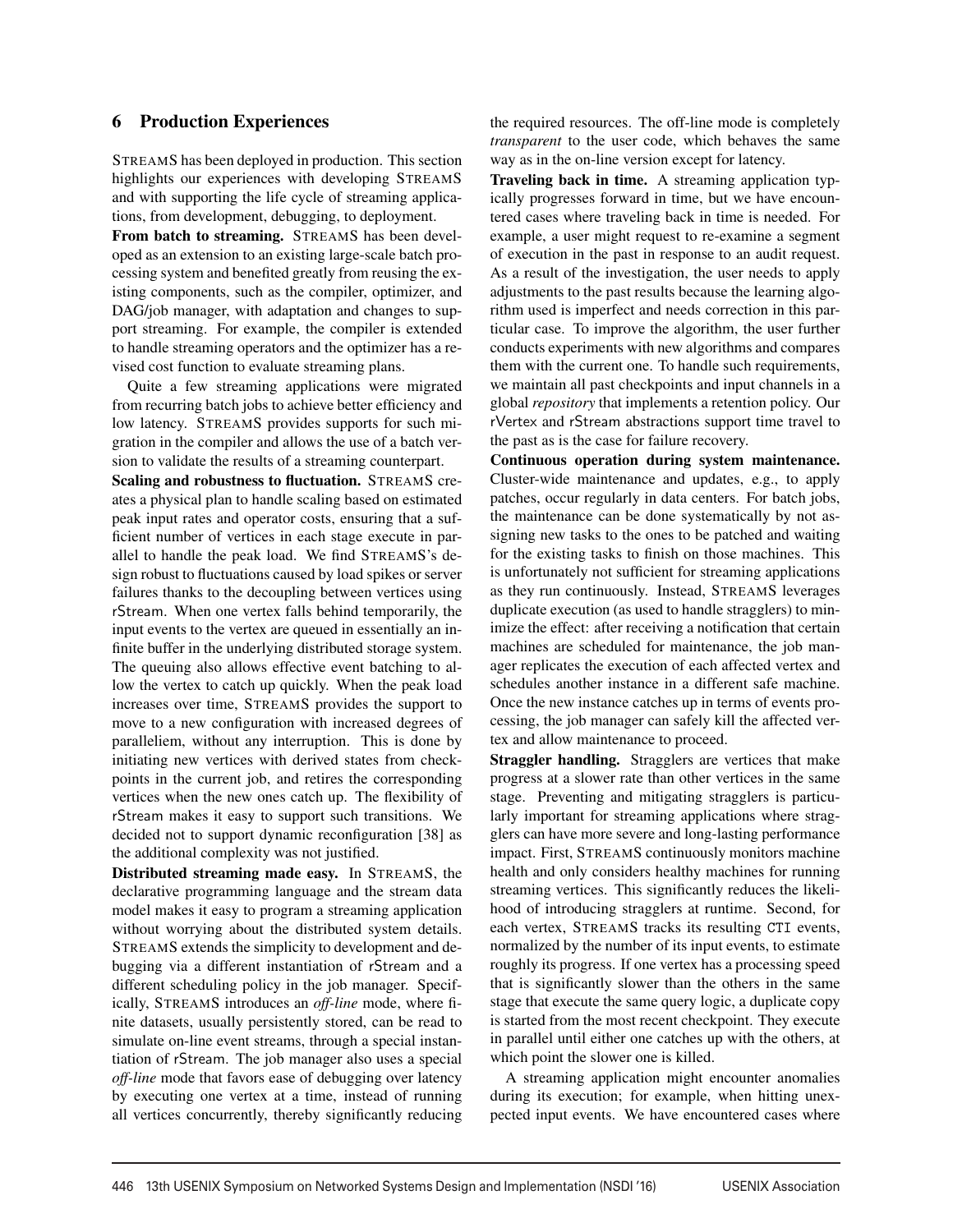

Figure 8: Distribution of vertex state sizes.

certain rare input events take a lot of time to process. The vertex hitting such an event is often considered a straggler, but such a straggler cannot be fixed by duplicate execution as the computation is always expensive. We extend STREAMS with an *alert* mechanism to supply users with various alerts, including event processing speeds and on-line statistics, and provide a flexible mechanism that allows users to specify a *filter* to weed out such events to keep the streaming application running smoothly (before a new solution is ready to be deployed). To ensure determinism, before a filter is applied, STREAMS creates a checkpoint for the vertex, flushes the volatile part of the streams, and records the filter.

# 7 Evaluation

STREAMS has been deployed since late 2014 in shared 20,000-server production clusters, running concurrently a few hundred thousand jobs daily, including a variety of batch, interactive, machine-learning, and streaming applications. Our evaluation starts with an in-depth study of a large business-critical production streaming application. Next, we perform extensive experiments using three simple streaming applications to demonstrate the scalability and performance with STREAMS, as well as the tradeoff between latency and throughput. Finally, we evaluate different failure recovery strategies. All the experiments are carried out in our shared production environment to perform real and practical evaluation.

# 7.1 A Production Streaming Application

For our evaluation, we study a production streaming application that supports a core on-line advertisement service. The application detects fraud clicks of on-line transactions in near-real time and refunds affected customers accordingly. Because the application is related to accounting, strong guarantees are needed. Latency is important for the application because lower latency allows customers to adjust their selling strategies more quickly, leading to higher revenues for the service. The previous implementation as a batch job introduced a latency of



Figure 9: Application performance, failures, and server reboots over a 7-week period.

around 6 hours: it had to wait for the data to accumulate (every 3 hours) and to rebuild the state every time it ran.

The application has a complex processing logic that involves a total of 48 stages, containing 18 joins of 5 different types (specifically, left semi, left anti semi, left outer, inner, and clip [9]). During the period of evaluation, the application executes on 3,220 vertices, processing tens of billions of input events (around 9.5 TB in size) and resulting in around 180 TB of I/O per day. Figure 8 shows the distribution of in-memory vertex state sizes in the application. There are about 25% "heavy" vertices that maintain a huge in-memory state because the application extracts millions of features from raw events and maintains a large number of complicated statistics in memory before feeding them into a sophisticated on-line prediction engine for fraud detection. The aggregated inmemory state of all the vertices is around 21.3 TB.

# 7.2 STREAMS in Production

In a shared production environment, failures, variations, and system maintenance are the norm. We cover several key aspects of the production streaming application, including performance, failures, variations, and stragglers. Performance and failure impact. Figure 9 shows the end-to-end latency of this application over a 7-week period (top figure), along with the number of server failures (middle figure), and the number of servers brought down for planned maintenance (bottom figure), all aligned on time. We observed random server failures from time to time, impacting the application latency in various ways. We also experienced a major planned system maintenance that systematically rebooted machines.

We highlight four interesting periods, labeled *A*, *B*, *C*, and *D*. In case *A*, although the number of failures was not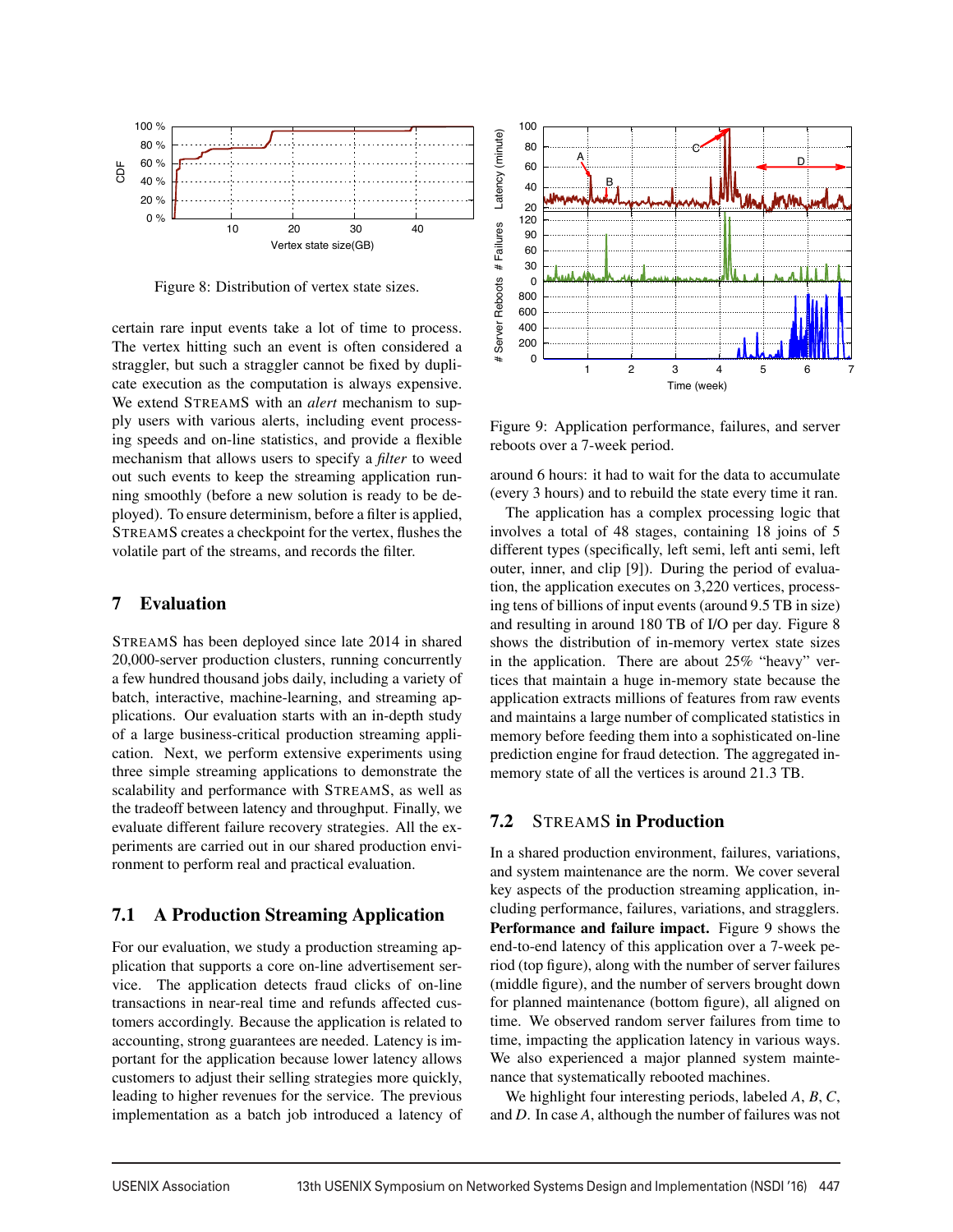

Figure 10: Distribution of vertex latency in four representative stages.

high, some of the failed vertices held a relatively large in-memory state and took a long time to recover, thereby leading to a significant latency spike. In case *B*, however, a majority of failures occurred to vertices with a relatively small state. The recovery was therefore fast and its latency impact was hardly visible. Case*C* corresponds to a "live site" triggered by an *unplanned* mis-configuration that caused a significant number of machines to reboot. The issue led to a significant latency spike, but the application survived this massive failure. In Case *D*, a *planned* system maintenance rebooted machines in batches to apply OS patches and software upgrades. The entire application had to be migrated to run on a different set of machines. STREAMS used duplicate execution for each affected vertex to migrate gracefully.

The average end-to-end latency for the application is around 20 minutes. The original timestamps of the input events are included in the final output events and are used to compute end-to-end latency. The input delay, which is the interval between when events are generated/timestamped and when they appear in the input streams of the application, is also included. Window aggregations semantically introduce delay in latency and are the dominant factor in the overall latency for this application.

Variations. Performance variations are common in distributed computation, even among vertices in the same stage. Figure 10 shows the latency distribution of all the vertices in four representative stages, respectively. Stage *W* is responsible for extracting input events from raw event logs: the latency observed at that stage is mostly due to input delay. The variations observed in that stage are also consistently observed in later stages. Stage *X* contains window aggregations, which intrinsically introduce delays that are comparable to those of the window sizes to the downstream stage *Y*. Stage *Z* represents the application's final computation stage. Variations are the result of various factors: load fluctuation and interference on servers, or changing data characteristics and their impact on computation complexity and efficiency.

Concurrent channels. Interestingly, noticeable performance variations are observed on vertices that process the same data from the same upstream vertex. We examine a vertex whose output events are broadcast to 150



Figure 11: Benefits of concurrent channels.



Figure 12: Stragglers in production.

downstream vertices in the application we study. Figure 11(a) shows a detailed 8-minute view of processing speed variations on four selected vertices. A difference of several thousand events in processing speeds shows up from time to time, mainly due to computation variations in individual vertices: one vertex might outperform others for a period of time and then lag behind in the next. This observation argues against a naive *synchronized* design (e.g., using TCP directly) that forces all downstream vertices to proceed in lock steps, causing the slowest vertex to dictate in each step. STREAMS employs a *concurrent* design, allowing individual downstream vertices to advance at different speeds. Figure 11(b) compares the projected progress of such a synchronized design with the actual execution that uses a concurrent channel. The performance of using concurrent channels noticeably outperforms that of using synchronized ones.

Stragglers. Stragglers do appear in production even with mechanisms to prevent them. A straggler cannot recover by itself, unlike performance variation, and actions such as duplicate execution might be needed to resolve it. Figure 12 shows the number of stragglers we detected and successfully recovered during the 7-week period. We are conservative in classifying a vertex as a straggler because we observe that in most cases a vertex that falls behind temporarily can catch up by processing at large batches. The detected ones are those with persistent issues.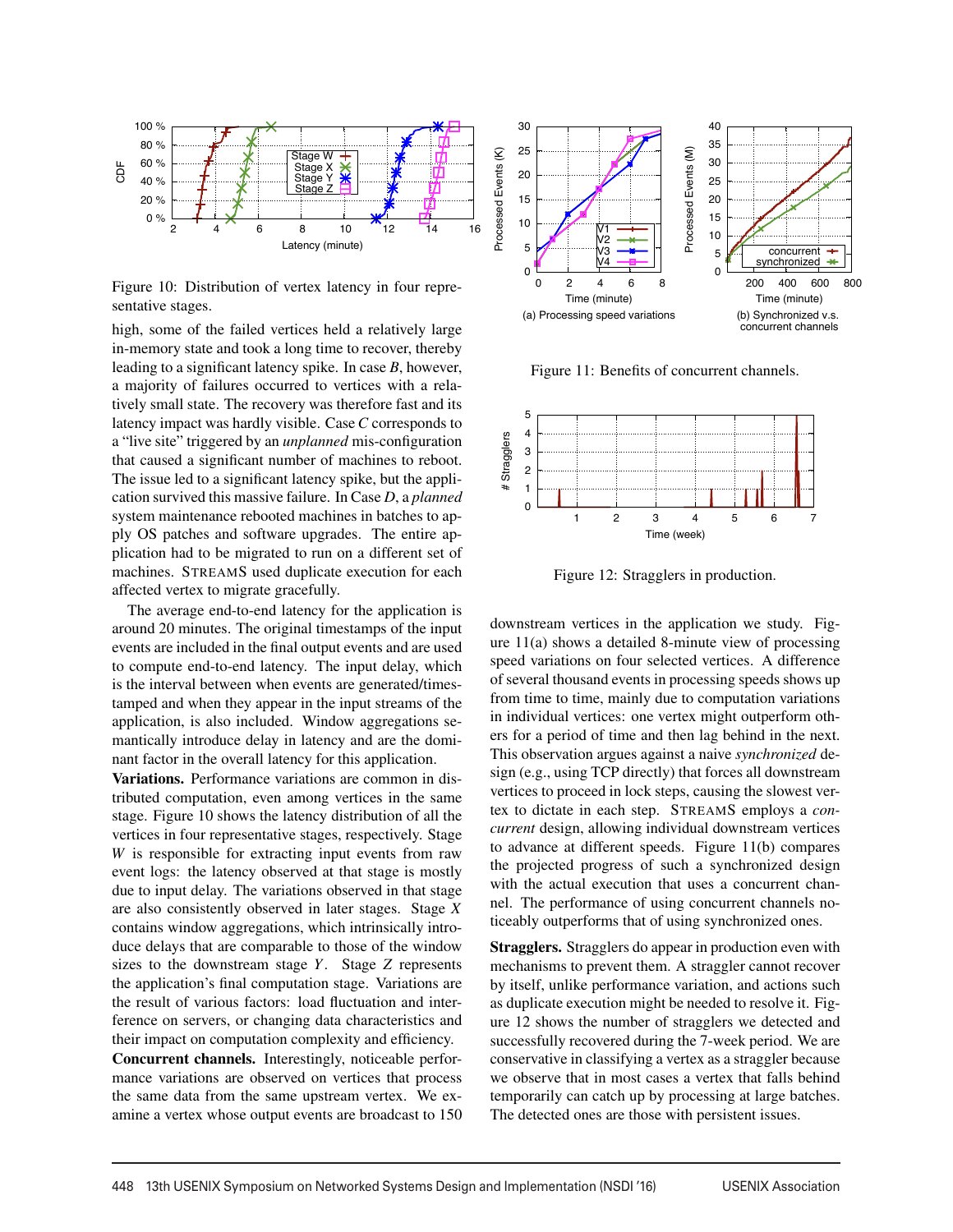

Figure 13: Scalability.

#### 7.3 Scalability

To evaluate scalability and study performance tradeoff, we run three simple streaming applications in production. (1) Grep scans input events (strings) for a matching pattern; (2) WordCount counts the number of words in an input stream over 1-minute hopping windows, and (3) Join joins two input streams to return matching pairs. Each event in the first input stream has a 2-min window  $[t, t+2]$ , while a matching event with the same join key appears in the second stream in a 1-min window  $[t + 0.5, t + 1.5]$ , so that each event appears in the join result, allowing the application to produce a steady output stream. In all cases, each event is 100 bytes.

To evaluate scalability, we run each application with different numbers of vertices (degrees of parallelism) up to 1,000. We constrain each vertex to use one CPU core and limit I/O bandwidth to avoid significantly impacting production activities. Figure 13 reports the maximum throughput that STREAMS can sustain under a 1 second latency bound for each application with different numbers of vertices. STREAMS scales linearly to 1000 vertices, achieving a throughput of up to 35 GB/s. We also repeat the same experiments on a small dedicated 20-machine test cluster without any vertex resource constraint. STREAMS is able to saturate the network and the maximum throughput is bounded by network bandwidth.

# 7.4 Tradeoff: Latency vs. Throughput

We further study the tradeoff between latency and throughput by varying event buffer size using Grep with 100 vertices. We choose Grep because it has no window or join constructs that could introduce applicationlevel delays. We repeat each experiment 3 times and report the average, minimum, and maximum values. As shown in Figure 14(a), STREAMS achieves a latency around 10 msec using a small buffer size at the cost of lower throughput. As the buffer size grows, the throughput improves but the latency also increases. STREAMS achieves a stable maximum throughout when buffering every 16K events, where the latency is around 280 msec. Our default production setting triggers computation either when accumulated events fill a 2MB buffer or every



Figure 14: Latency and throughput tradeoff using Grep with 100 vertices.



Figure 15: Comparing failure recovery strategies.

500 msec, but it is configurable for each application.

In STREAMS, events are first buffered in memory before *asynchronously* flushed to a reliable persistent store. To compare, we repeat the same Grep experiment by *synchronously* storing every event persistently, as done in MillWheel [7]. Figure 14(b) shows a similar tradeoff. However, its latency is always worse than that of STREAMS, while its throughput is worse when the buffer size is smaller than 1KB and is comparable otherwise.

#### 7.5 Failure Recovery Strategies

We compare three failure recovery strategies using Join in Figure 15. The experiment is conducted in a production environment, where we inject a vertex failure manually, apply different recovery strategies, and observe the latency impact during failure and recovery. We align the time lines of the executions for ease of comparison.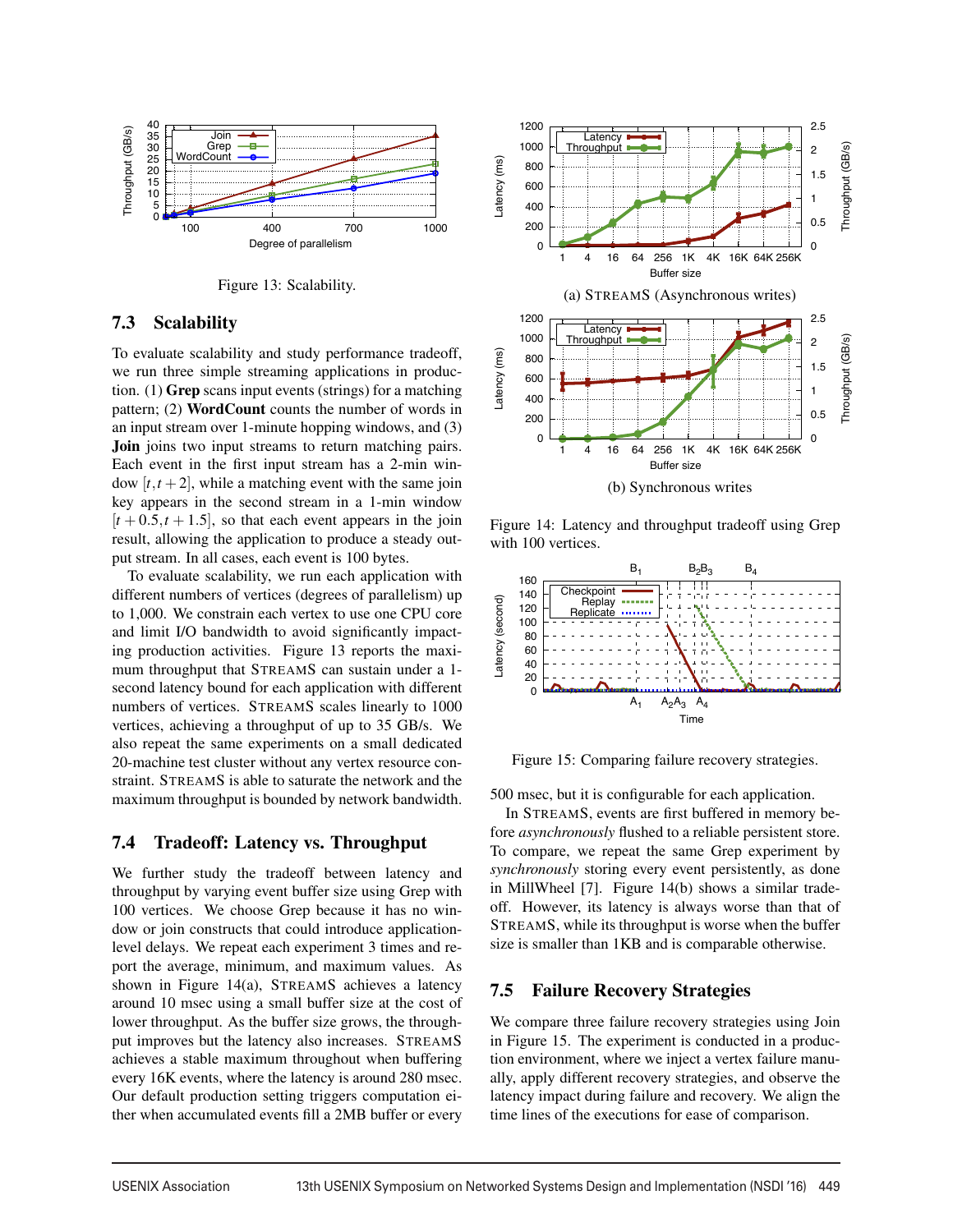The replication-based strategy has no impact on the latency because it always has at least two instances of the same vertex running. For the checkpoint-based strategy, each checkpointing introduces a small latency spike. After a failure, a new instance of the failed vertex reloads the latest checkpoint and continues executing. From *A*<sup>1</sup> to *A*2, the checkpointed snapshot is reloaded. From *A*<sup>2</sup> to *A*3, the vertex re-produces events that were already generated before failure. Those are discarded. After *A*3, the vertex starts to produce new output events. The latency is high at this point because input events have been buffered during failure/recovery. The vertex catches up at *A*4. Replay-based recovery does not have checkpointing overhead. The last snapshot is reconstructed by replaying the input events, which corresponds to the period between  $B_1$  to  $B_2$ . There is a longer delay in replay-based recovery because the state in checkpoint is more condensed than the input events (a common case). Once the state is reconstructed, it follows the same steps as in the checkpoint-based recovery: it reproduces some duplicate output from  $B_2$  to  $B_3$  and then catches up at  $B_4$ . The actual shape of the curves depends on many factors, such as the sizes of the states, the number of events that must be replayed, the replay speed, and the catch-up speed.

As a rule of thumb, the checkpoint-based strategy is preferable if the checkpointing cost is low. The replaybased strategy is favored if the checkpointing cost is high, but the replay cost is comparable to that of recovery from a checkpoint. In our production application, 25% of the vertices use replay-based recovery (manually configured) to avoid the normal-case latency penalty, while the remaining use checkpoint-based recovery for fast fail-over. Replication is used for duplicate execution to handle stragglers or to enable migration.

# 8 Related Work

The key concepts in STREAMS, such as declarative SQLlike language, temporal relational algebra, compilation and optimization to streaming DAG, and scheduling, have been inherited from the design of stream database systems [6, 13, 20, 5, 19], which extensively studied stream semantics [29, 18, 15, 28] and distributed processing [11, 25, 17, 14, 26]. STREAMS's novelty is in the new rStream and rVertex abstractions designed for high scalability and fault tolerance through decoupling, representing a different and increasingly important design point that favors scalability at the expense of somewhat loosened latency requirements. MapReduce Online [21], S4 [37], and Storm [3, 31] extend a DAG model in batch processing systems like Hadoop [1] to streaming.

STREAMS is designed to achieve the exactly-once semantics despite failures; such strong consistency is required by many production streaming applications and makes it easy to reason about correctness. Other systems such as Trident [4] (over Storm), MillWheel [7, 8], TimeStream [38], D-Streams [42], and Samza [2] also embrace strong consistency, but make different design choices. The abstractions in STREAMS separate the key requirements of fault tolerant streaming processing from the different approaches in satisfying those requirements. For example, state management and tracking in Trident, MillWheel, and Samza can be considered a way to realize rVertex. TimeStream's dependency tracking and D-Streams' lineage tracking can be used to implement rStream with on-demand recomputation, while Kafka [30]-based channel implementation in Samza implements rStream with all events persisted reliably. STREAMS's rStream implementation moves the cost of reliable persistence out of the critical path (unlike MillWheel [7] and Samza [2]), while keeping the probability of on-demand recomputation low and avoiding cascading recovery in practice. Other noteworthy technical differences, such as continuous vs. mini-batch models, non-determinism, and out-of-order event processing, have been discussed in Section 5.

Several other systems focus on other design dimensions. For example, Photon [12] and JetStream [39] address the geo-distribution aspect of streaming to achieve consistency and efficiency over a wide area network. Naiad [36] and Flink [16] handle dataflows with cycles for incremental computation. SEEP [24] and ChronoStream [40] address the resource elasticity for streaming by dynamically adjusting the degree of parallelism. Heron [31] improves on Storm to run in shared production cluster efficiently and introduces backpressure.

# 9 Conclusion

STREAMS takes a principled approach to distributed fault-tolerant cloud scale stream computation with new abstractions rVertex and rStream. Its implementation and deployment in production not only provide the insights that validate the design choices, but also offer valuable engineering experiences that are key to the success of such a cloud scale stream computation system.

# 10 Acknowledgments

We would like to thank the anomymous reviewers, as well as our shepherd Hari Balakrishnan, for their valuable comments and suggestions. We are grateful to Michael Levin, Andrew Baumann, Geoff Voelker, and Jay Lorch for providing insightful feedback on our early draft. We would also like to thank Microsoft Big Data team members for their support and collaboration.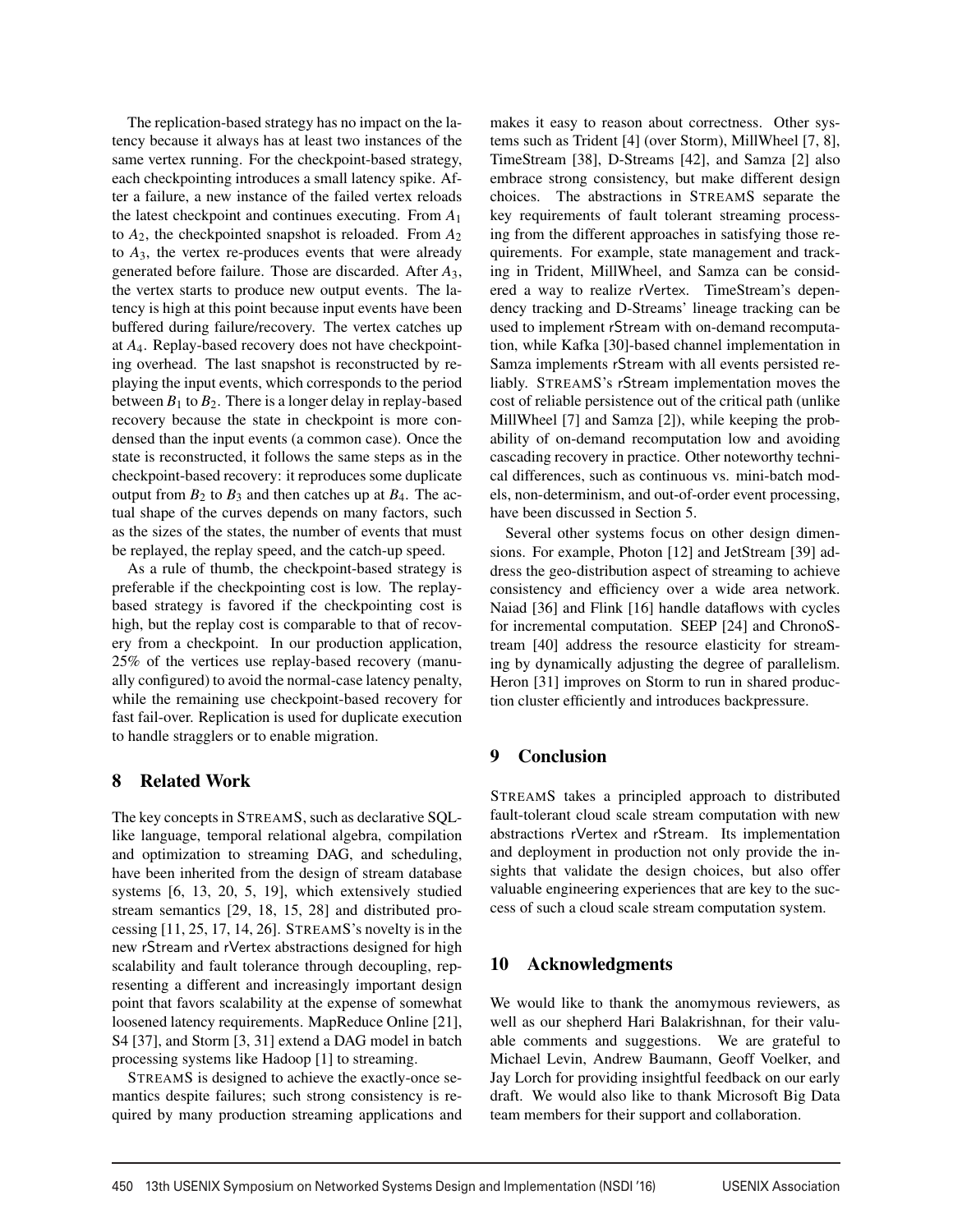# References

- [1] Apache Hadoop. http://hadoop.apache.org/.
- [2] Apache Samza. http://samza.apache.org/.
- [3] Apache Storm. http://storm.incubator.apache.org/.
- [4] Trident. https://storm.apache.org/documentation/tridenttutorial.html.
- [5] ABADI, D. J., AHMAD, Y., BALAZINSKA, M., CETINTEMEL, U., CHERNIACK, M., HWANG, J., LINDNER, W., MASKEY, A., RASIN, A., RYVK-INA, E., TATBUL, N., XING, Y., AND ZDONIK, S. B. The design of the Borealis stream processing engine. In *CIDR* (2005), pp. 277–289.
- [6] ABADI, D. J., CARNEY, D., CETINTEMEL, U., CHERNIACK, M., CONVEY, C., LEE, S., STONE-BRAKER, M., TATBUL, N., AND ZDONIK, S. B. Aurora: A new model and architecture for data stream management. *VLDB J. 12*, 2 (2003), 120– 139.
- [7] AKIDAU, T., BALIKOV, A., BEKIROGLU, K., CHERNYAK, S., HABERMAN, J., LAX, R., MCVEETY, S., MILLS, D., NORDSTROM, P., AND WHITTLE, S. MillWheel: Fault-tolerant stream processing at Internet scale. *PVLDB 6*, 11 (2013), 1033–1044.
- [8] AKIDAU, T., BRADSHAW, R., CHAMBERS, C., CHERNYAK, S., FERNÁNDEZ-MOCTEZUMA, R. J., LAX, R., MCVEETY, S., MILLS, D., PERRY, F., SCHMIDT, E., ET AL. The dataflow model: A practical approach to balancing correctness, latency, and cost in massive-scale, unbounded, out-of-order data processing. *Proceedings of the VLDB Endowment 8*, 12 (2015), 1792– 1803.
- [9] ALI, M. H., CHANDRAMOULI, B., GOLDSTEIN, J., AND SCHINDLAUER, R. The extensibility framework in Microsoft StreamInsight. In *ICDE* (2011), pp. 1242–1253.
- [10] ALTEKAR, G., AND STOICA, I. ODR: Outputdeterministic replay for multicore debugging. In *Proceedings of the 22nd ACM Symposium on Operating Systems Principles 2009, SOSP 2009, Big Sky, Montana, USA, October 11-14, 2009* (2009), pp. 193–206.
- [11] AMINI, L., ANDRADE, H., BHAGWAN, R., ES-KESEN, F., KING, R., SELO, P., PARK, Y., AND VENKATRAMANI, C. SPC: A distributed, scalable platform for data mining. In *Proceedings of the 4th*

*international workshop on Data mining standards, services and platforms* (2006), ACM, pp. 27–37.

- [12] ANANTHANARAYANAN, R., BASKER, V., DAS, S., GUPTA, A., JIANG, H., QIU, T., REZNICHENKO, A., RYABKOV, D., SINGH, M., AND VENKATARAMAN, S. Photon: Fault-tolerant and scalable joining of continuous data streams. In *Proceedings of the ACM SIGMOD International Conference on Management of Data, SIGMOD 2013, New York, NY, USA, June 22-27, 2013* (2013), pp. 577–588.
- [13] ARASU, A., BABCOCK, B., BABU, S., DATAR, M., ITO, K., NISHIZAWA, I., ROSENSTEIN, J., AND WIDOM, J. STREAM: The Stanford stream data manager. In *Proceedings of the 2003 ACM SIGMOD International Conference on Management of Data, San Diego, California, USA, June 9-12, 2003* (2003), p. 665.
- [14] BALAZINSKA, M., BALAKRISHNAN, H., MAD-DEN, S., AND STONEBRAKER, M. Fault-Tolerance in the Borealis Distributed Stream Processing System. In *ACM SIGMOD Conf.* (Baltimore, MD, June 2005).
- [15] BARGA, R. S., GOLDSTEIN, J., ALI, M. H., AND HONG, M. Consistent streaming through time: A vision for event stream processing. In *CIDR 2007, Third Biennial Conference on Innovative Data Systems Research, Asilomar, CA, USA, January 7-10, 2007, Online Proceedings* (2007), pp. 363–374.
- [16] CARBONE, P., FÓRA, G., EWEN, S., HARIDI, S., AND TZOUMAS, K. Lightweight asynchronous snapshots for distributed dataflows. *arXiv preprint arXiv:1506.08603* (2015).
- [17] CETINTEMEL, U. The Aurora and Medusa projects. *Data Engineering 51*, 3 (2003).
- [18] CHAKRAVARTHY, S., KRISHNAPRASAD, V., AN-WAR, E., AND KIM, S. Composite events for active databases: Semantics, contexts and detection. In *VLDB'94, Proceedings of 20th International Conference on Very Large Data Bases, September 12- 15, 1994, Santiago de Chile, Chile* (1994), pp. 606– 617.
- [19] CHANDRAMOULI, B., GOLDSTEIN, J., BAR-NETT, M., DELINE, R., PLATT, J. C., TER-WILLIGER, J. F., AND WERNSING, J. Trill: A high-performance incremental query processor for diverse analytics. *PVLDB 8*, 4 (2014), 401–412.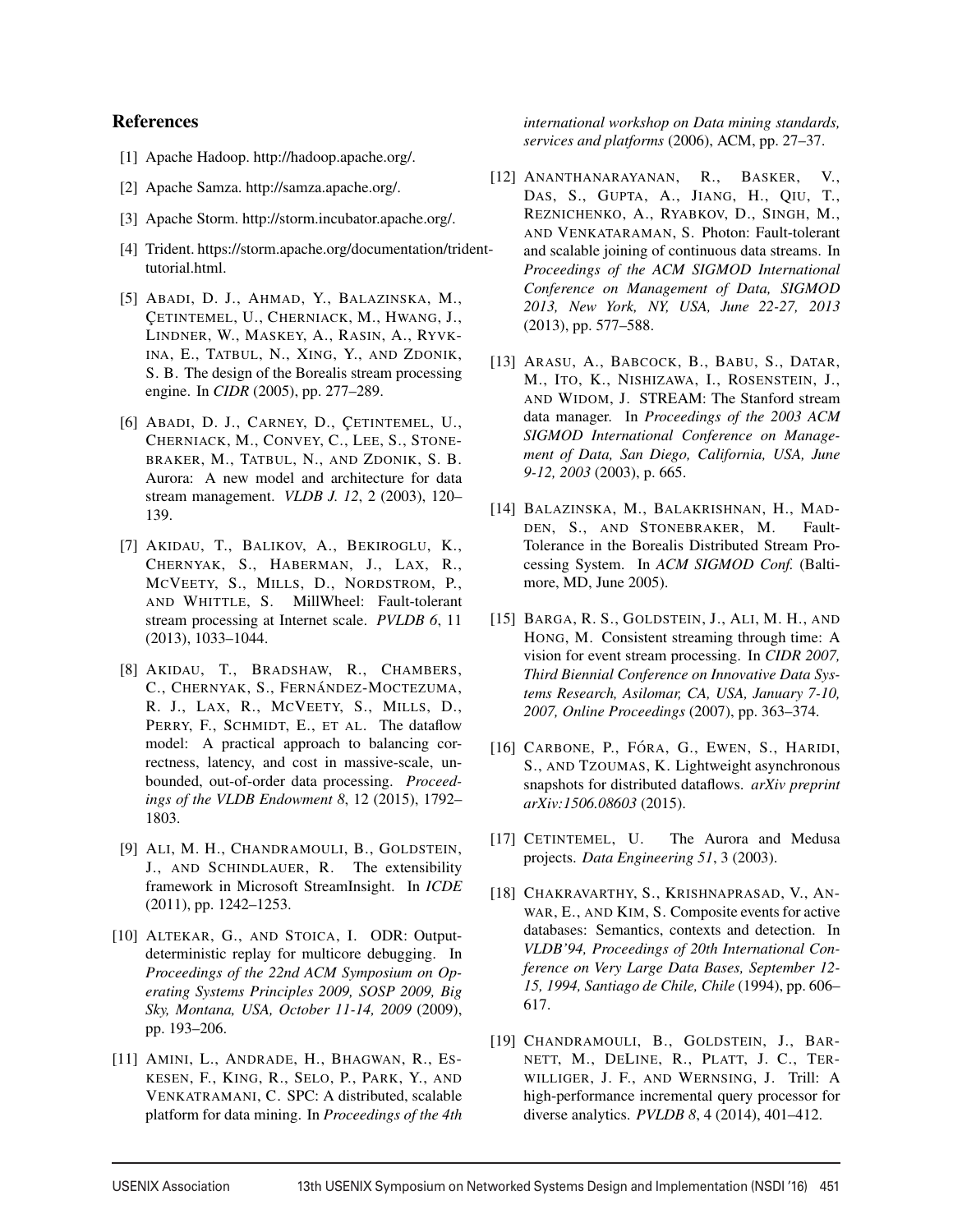- [20] CHANDRASEKARAN, S., COOPER, O., DESH-PANDE, A., FRANKLIN, M. J., HELLERSTEIN, J. M., HONG, W., KRISHNAMURTHY, S., MAD-DEN, S. R., REISS, F., AND SHAH, M. A. TelegraphCQ: Continuous dataflow processing. In *Proceedings of the 2003 ACM SIGMOD international conference on Management of data* (2003), ACM, pp. 668–668.
- [21] CONDIE, T., CONWAY, N., ALVARO, P., HELLER-STEIN, J. M., ELMELEEGY, K., AND SEARS, R. Mapreduce online. In *Proceedings of the 7th USENIX Symposium on Networked Systems Design and Implementation, NSDI 2010, April 28-30, 2010, San Jose, CA, USA* (2010), pp. 313–328.
- [22] DUNLAP, G. W., KING, S. T., CINAR, S., BAS-RAI, M. A., AND CHEN, P. M. Revirt: Enabling intrusion analysis through virtual-machine logging and replay.
- [23] DUNLAP, G. W., LUCCHETTI, D. G., FETTER-MAN, M. A., AND CHEN, P. M. Execution replay of multiprocessor virtual machines. In *Proceedings of the 4th International Conference on Virtual Execution Environments, VEE 2008, Seattle, WA, USA, March 5-7, 2008* (2008), pp. 121–130.
- [24] FERNANDEZ, R. C., MIGLIAVACCA, M., KALY-VIANAKI, E., AND PIETZUCH, P. Integrating scale out and fault tolerance in stream processing using operator state management. In *Proceedings of the ACM SIGMOD International Conference on Management of Data, SIGMOD 2013, New York, NY, USA, June 22-27, 2013* (2013), pp. 725–736.
- [25] FRANKLIN, M. J., JEFFERY, S. R., KRISHNA-MURTHY, S., REISS, F., RIZVI, S., WU, E., COOPER, O., EDAKKUNNI, A., AND HONG, W. Design considerations for high fan-in systems: The HiFi approach. In *CIDR* (2005), pp. 290–304.
- [26] HWANG, J.-H., BALAZINSKA, M., RASIN, A., CETINTEMEL, U., STONEBRAKER, M., AND ZDONIK, S. High-Availability Algorithms for Distributed Stream Processing. In *The 21st International Conference on Data Engineering (ICDE 2005)* (Tokyo, Japan, April 2005).
- [27] ISARD, M., BUDIU, M., YU, Y., BIRRELL, A., AND FETTERLY, D. Dryad: distributed data-parallel programs from sequential building blocks. In *Proceedings of the 2007 EuroSys Conference, Lisbon, Portugal, March 21-23, 2007* (2007), pp. 59–72.
- [28] JAIN, N., MISHRA, S., SRINIVASAN, A., GEHRKE, J., WIDOM, J., BALAKRISHNAN, H., CETINTEMEL, U., CHERNIACK, M., TIBBETTS, R., AND ZDONIK, S. Towards a streaming SQL standard. *Proceedings of the VLDB Endowment 1*, 2 (2008), 1379–1390.
- [29] JENSEN, C. S., AND SNODGRASS, R. T. Temporal specialization. In *Proceedings of the Eighth International Conference on Data Engineering, February 3-7, 1992, Tempe, Arizona* (1992), pp. 594– 603.
- [30] KREPS, J., NARKHEDE, N., AND RAO, J. Kafka: A distributed messaging system for log processing. In *Proceedings of 6th International Workshop on Networking Meets Databases (NetDB), Athens, Greece* (2011).
- [31] KULKARNI, S., BHAGAT, N., FU, M., KEDIGE-HALLI, V., KELLOGG, C., MITTAL, S., PATEL, J. M., RAMASAMY, K., AND TANEJA, S. Twitter Heron: Stream processing at scale. In *Proceedings of the 2015 ACM SIGMOD International Conference on Management of Data* (2015), ACM, pp. 239–250.
- [32] LAADAN, O., VIENNOT, N., AND NIEH, J. Transparent, lightweight application execution replay on commodity multiprocessor operating systems. In *SIGMETRICS 2010, Proceedings of the 2010 ACM SIGMETRICS International Conference on Measurement and Modeling of Computer Systems, New York, New York, USA, 14-18 June 2010* (2010), pp. 155–166.
- [33] LI, K., NAUGHTON, J. F., AND PLANK, J. S. *Real-time, concurrent checkpoint for parallel programs*, vol. 25. ACM, 1990.
- [34] LI, K., NAUGHTON, J. F., AND PLANK, J. S. Low-latency, concurrent checkpointing for parallel programs. *Parallel and Distributed Systems, IEEE Transactions on 5*, 8 (1994), 874–879.
- [35] MONTESINOS, P., HICKS, M., KING, S. T., AND TORRELLAS, J. Capo: A software-hardware interface for practical deterministic multiprocessor replay. In *Proceedings of the 14th International Conference on Architectural Support for Programming Languages and Operating Systems, ASPLOS 2009, Washington, DC, USA, March 7-11, 2009* (2009), pp. 73–84.
- [36] MURRAY, D. G., MCSHERRY, F., ISAACS, R., ISARD, M., BARHAM, P., AND ABADI, M. Naiad: A timely dataflow system. In *ACM SIGOPS*